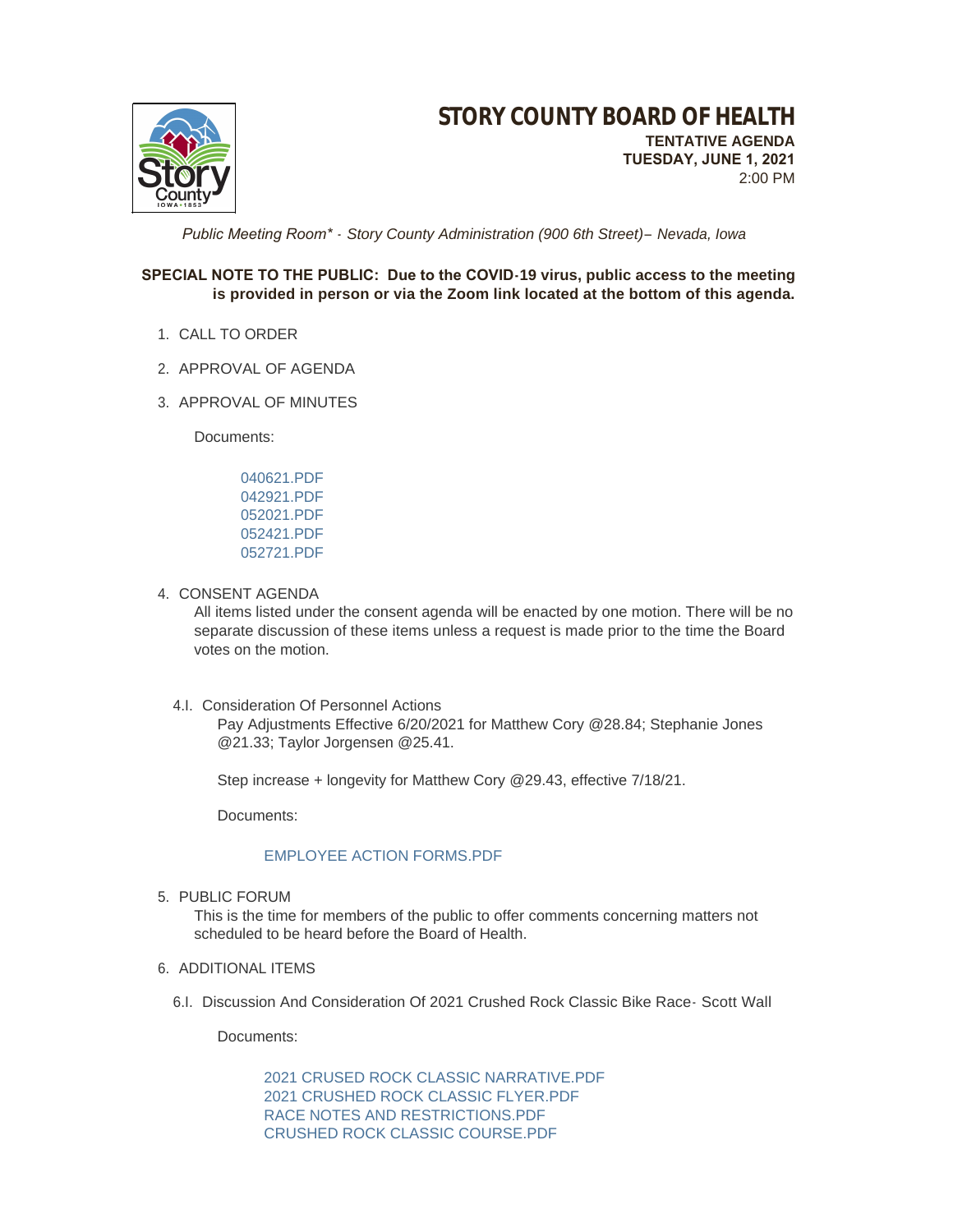6.II. Discussion And Consideration Of 2021 Ames Grand Prix Bike Race - Scott Wall

Documents:

[2021 AMES GRAND PRIX FLYER.PDF](http://www.storycountyiowa.gov/AgendaCenter/ViewFile/Item/21162?fileID=16130) [ISU RESEARCH PARK COURSE CONTROL.PDF](http://www.storycountyiowa.gov/AgendaCenter/ViewFile/Item/21162?fileID=16131) [DOWNTOWN AMES CRITERIUM COURSE CONTROL.PDF](http://www.storycountyiowa.gov/AgendaCenter/ViewFile/Item/21162?fileID=16139)

6.III. Discussion And Consideration Of Iowa Games Gravel Grinder Bike Race - Scott Wall

Documents:

[IOWA GAMES GRAVEL GRINDER BIKE RACE NARRATIVE.PDF](http://www.storycountyiowa.gov/AgendaCenter/ViewFile/Item/21160?fileID=16123) [IOWA GAMES GRAVEL GRINDER COURSE.PDF](http://www.storycountyiowa.gov/AgendaCenter/ViewFile/Item/21160?fileID=16124)

6.IV. COVID-19 Update - Les White

Documents:

#### [PH COVID 052821.PDF](http://www.storycountyiowa.gov/AgendaCenter/ViewFile/Item/21274?fileID=16171)

- 6.V. Discussion On Face Coverings At Board Of Health Meetings
- 6.VI. Discussion Of A Request For A Recommendation To The Ames Community School District About Offering A Remote Learning Option For Next School Year Due To COVID-19

Documents:

### [EMAIL FROM KAREN STEIN.PDF](http://www.storycountyiowa.gov/AgendaCenter/ViewFile/Item/21292?fileID=16163)

- 6.VII. Discussion And Consideration Of Whether There Should Be An Environmental Health Interim Director
- 6.VIII. Discussion And Consideration Of Grants To Counties Contract Margaret Jaynes

Documents:

### GTC FY21 CONTRACT PDF

- 7. AGENCY AND DEPARTMENTAL REPORTS
	- 7.I. Story County Public Health; Les White, Treasa Ferrari

Documents:

### [BOARD OF HEALTH LINKAGE REPORT 070120 043021.PDF](http://www.storycountyiowa.gov/AgendaCenter/ViewFile/Item/21267?fileID=16148)

- 7.II. YSS; Ryan Doyle
- 7.III. Community And Family Resources Presentation Maxi Andersen

Documents:

## [SC NEEDS ASSESSMENT FLYER.PDF](http://www.storycountyiowa.gov/AgendaCenter/ViewFile/Item/21243?fileID=16138)

7.IV. Story County Environmental Health; Margaret Jaynes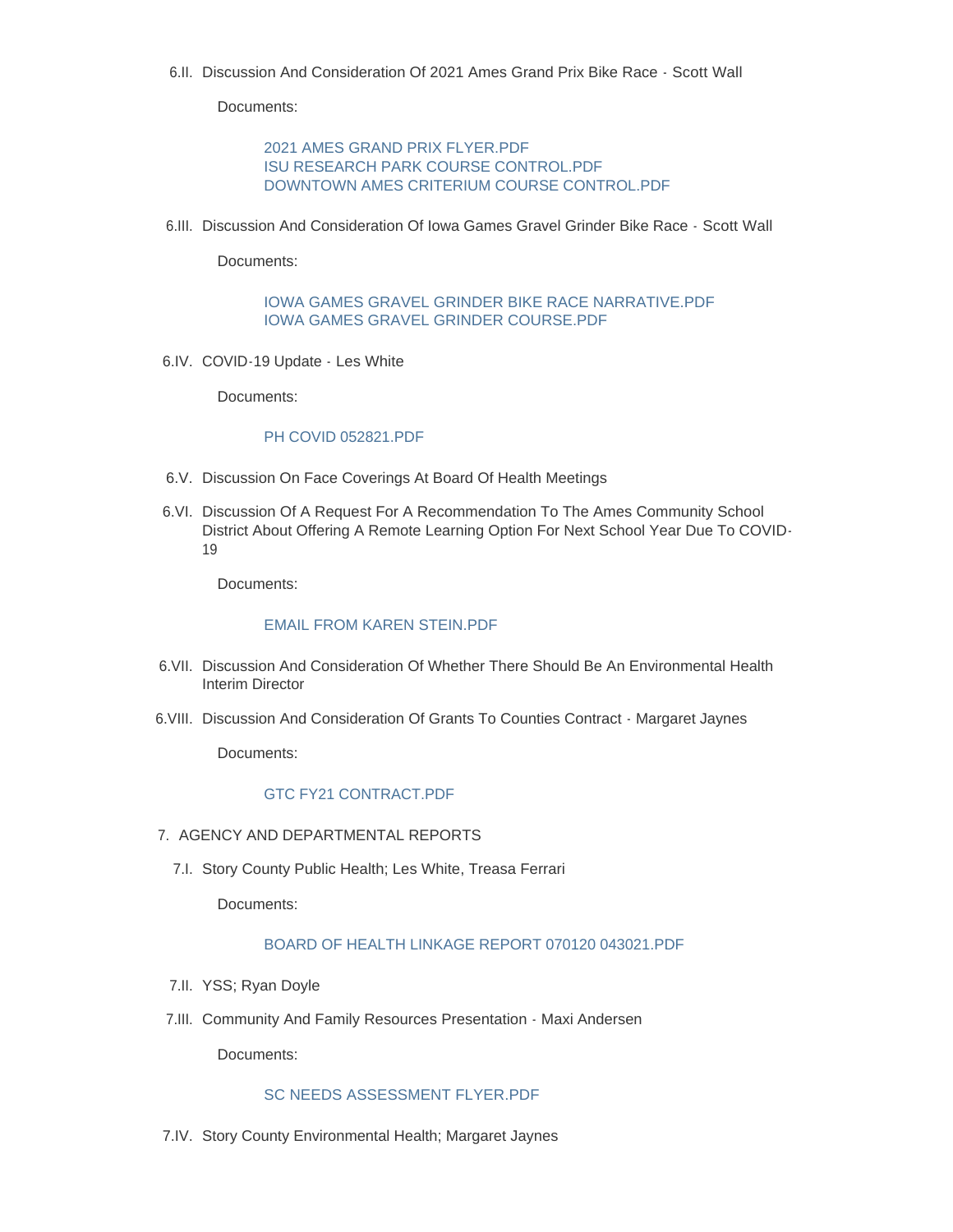Documents:

### FH BOS AND BOH REPORT PDF

- 7.V. Recognition Of Margaret Jaynes For Her 27 Years Of Service
- 8. COMMENTS

**Staff** Board

9. ADJOURNMENT

10. INSTRUCTIONS TO PARTICIPATE IN ZOOM MEETINGS **Join Zoom Meeting https://us02web.zoom.us/j/7737180067? pwd=L3B5L2RNUzdsNjBldUtqV2R0UDdaZz09**

> Meeting ID**: 773 718 0067 Passcode: 1DR5Wg**

### **One tap mobile**

+19292056099,,7737180067#,,,,,,0#,,540442# US (New York) +13017158592,,7737180067#,,,,,,0#,,540442# US (Germantown)

### **Dial by your location**

 +1 929 205 6099 US (New York) +1 301 715 8592 US (Germantown) +1 312 626 6799 US (Chicago) +1 669 900 6833 US (San Jose) +1 253 215 8782 US (Tacoma) +1 346 248 7799 US (Houston) **Meeting ID: 773 718 0067**

# **Passcode: 540442**

Find your local number: https://us02web.zoom.us/u/kr2gBYKBf

- We ask that you mute your phone to help eliminate background noise.
- Audio recordings of all Board meetings will be posted on the STORY COUNTY WEBSITE
- How to Participate in Meeting Discussions
	- $\circ$  If you would like to watch a meeting as it happens and participate in the

discussion, you can do so via Zoom (www.zoom.us). Zoom is a videoconferencing

platform that works across different internet-enabled devices and standard

telephones. Meetings that are being held via Zoom will have information on each agenda regarding how to access the meeting in Zoom. Each meeting is assigned a meeting ID (sometimes called a "webinar ID") that you will need to use to access the meeting.

- *Zoom video conferencing* You can access the meeting by either clicking the link found on the agenda, or by opening the Zoom application and entering the meeting ID number on the agenda.
	- $\circ$  Meeting participants will be able to watch and hear the meeting as it takes place.
	- o For portions of the meeting where public input is accepted, you will need to press the "unmute" button to speak, provide your name, address and your comments. Can also press the "raise hand button" to request to speak.
- $\bullet$  Zoom phone conferencing As an alternative to video conferencing,